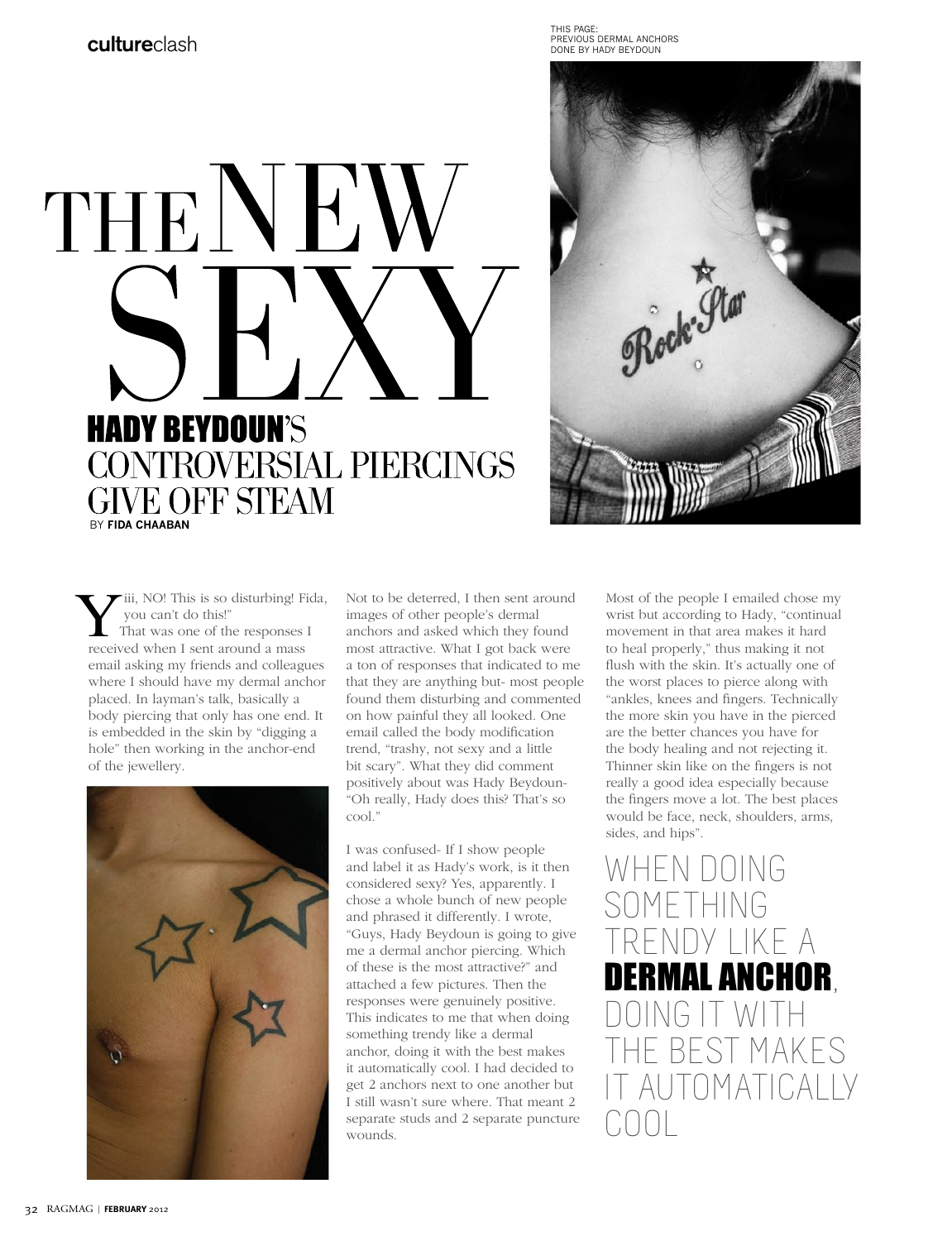## "A DERMAL ANCHOR IS A VERY SHALLOW WOUND, ALMOST 2 MILLIMETERS DEEP, AND IT TAKES 2 WEEKS TO HEAL VERSUS THE CONVENTIONAL BELLY PIERCING THAT TAKES UP TO THIRTEEN MONTHS TO COMPLETELY HEAL."

I was all for doing my wrist and tried to convince Hady in several different ways but his professionalism won me over and I gave him a few other options. "I want you to pierce your collarbone. It's sexy on you- you should get it done there," he said. I wore pen mark dots all over my body for about a week and asked people what they liked. The reason I opted not to go with my collarbone was sheer practicality. For evening events- picture me in a gowna dermal anchor might ruin the whole elegance of it. Plus, things like dermal anchors (a relatively new trend in Lebanon), might make people take me less seriously work-wise and that would be disastrous.





How many dermal anchors has Hady done? "Around 100 so far, I only started doing it 2 years ago. The neck and arms are the most popular in Lebanon." 100 people doesn't seem like a lot and for a trend considered sensual and daring by people in the know, I'm surprised it hasn't been more widespread. "It originated in Switzerland… I was introduced to it by a Swiss piercer who visited me a few years back," he explains. Gesturing to his neck he continues, "I used to have one in my neck (which I did myself) for a couple of years." Pulling on a glove, he is all smiles as he explains that "like every new thing, it takes time for people to find the courage to go for it because the thought of it is kind of scary. You know, to dig a hole in the skin sounds a little scary for some people." As I watch him prepare the apparatus, I begin to get nervous and even slightly nauseous. Fighting down

the feeling of queasiness, I try to take deep breaths as Hady explains what he will be doing. What's sexy to him dermal anchor wise? "I think that depends on the body and the person wishing to have one or more," although he takes a minute here to remind me he wants to place mine on my collarbone.

"I WANT YOU TO PIERCE YOUR COLLARBONE. IT'S SEXY ON YOU-YOU SHOULD GET DONE THERF"